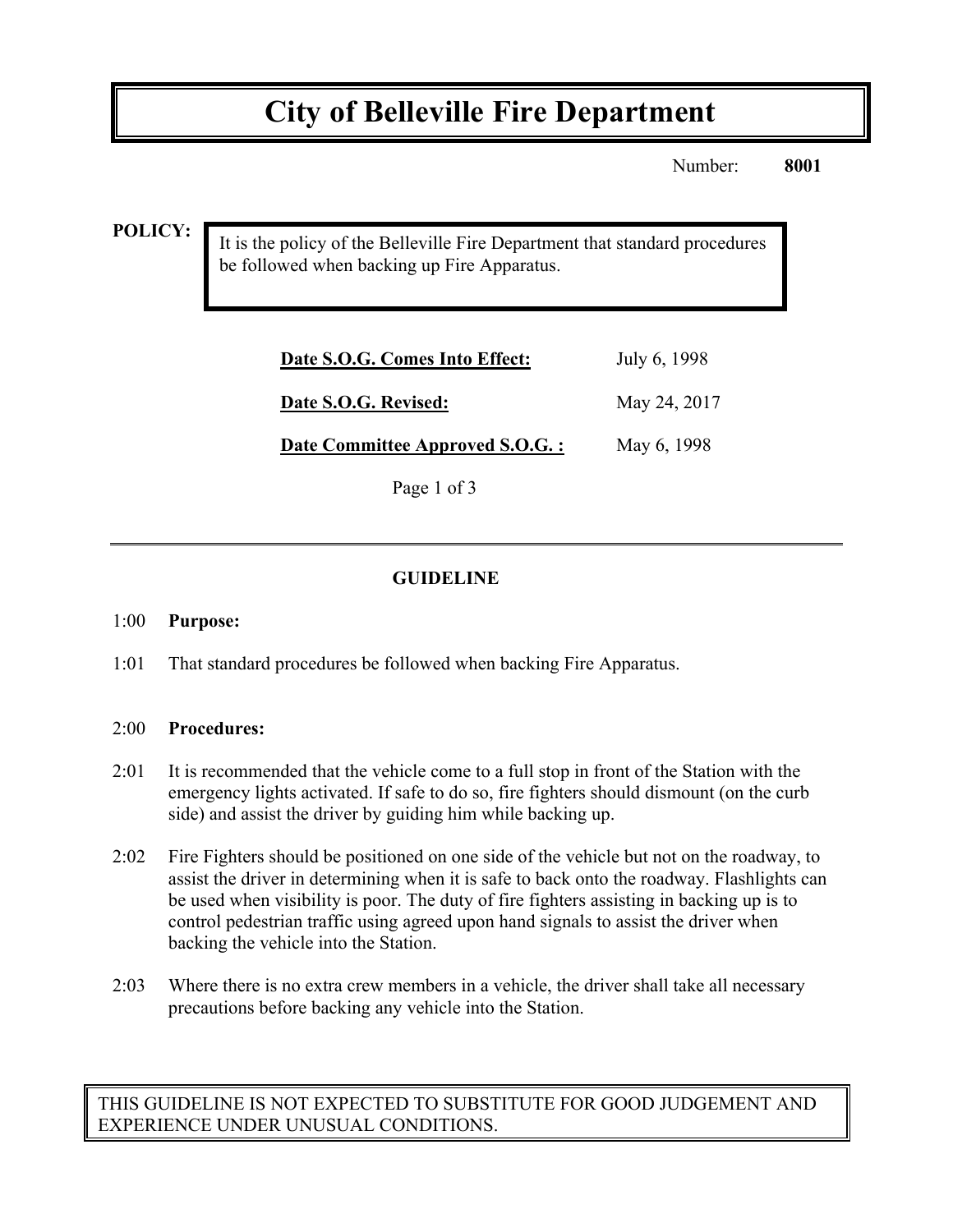- 2:04 Priority must be given to the safety of citizens and fire fighters in any backing up operation. Whenever possible, use the vehicle to encroach on the roadway, not personnel.
- 2:05 Avoid backing up whenever possible. Plan ahead when parking, so backing up is unnecessary.
- 2:06 Where fire fighters are unavailable, drivers should dismount and walk completely around the vehicle before backing to ensure there is no unseen obstacles behind the apparatus (except when backing into the Stations from the roadway).

**NOTE:** The above guidelines are for backing vehicles into Stations and for backing up vehicles during the performance of fire fighting duties at emergency scenes. This guideline does not apply to traffic control that may be necessary for the protection of fire fighters working at an emergency scene. It is recognized that under certain circumstances fire fighters are required to request vehicles to stop to either get vehicles back into a Station or move a vehicle at an emergency scene. However, fire fighters must not attempt to stop traffic unless it is absolutely essential to get a vehicle back into service, or traffic conditions warrant this action. All personnel shall take all the necessary precautions required.

## 2:07 **Hand Signals**:

When using hand signals, it is the responsibility of both the apparatus operator and the spotter to know what signals will be used. There are many hand signals that can be used and it is not the intent of this SOG to limit the signals that may be used. It is critical that the operator and the spotter are in complete understanding of the hand signals being used. The standards hand signals are:

**Straight Back**: Hand(s) at face level with palm toward the face of the spotter, motioning towards the spotter's body.



**Back Left/Right**: Point in the direction that the operator is to back the vehicle and signal to back-up with the free hand



THIS GUIDELINE IS NOT EXPECTED TO SUBSTITUTE FOR GOOD JUDGEMENT AND EXPERIENCE UNDER UNUSUAL CONDITIONS.